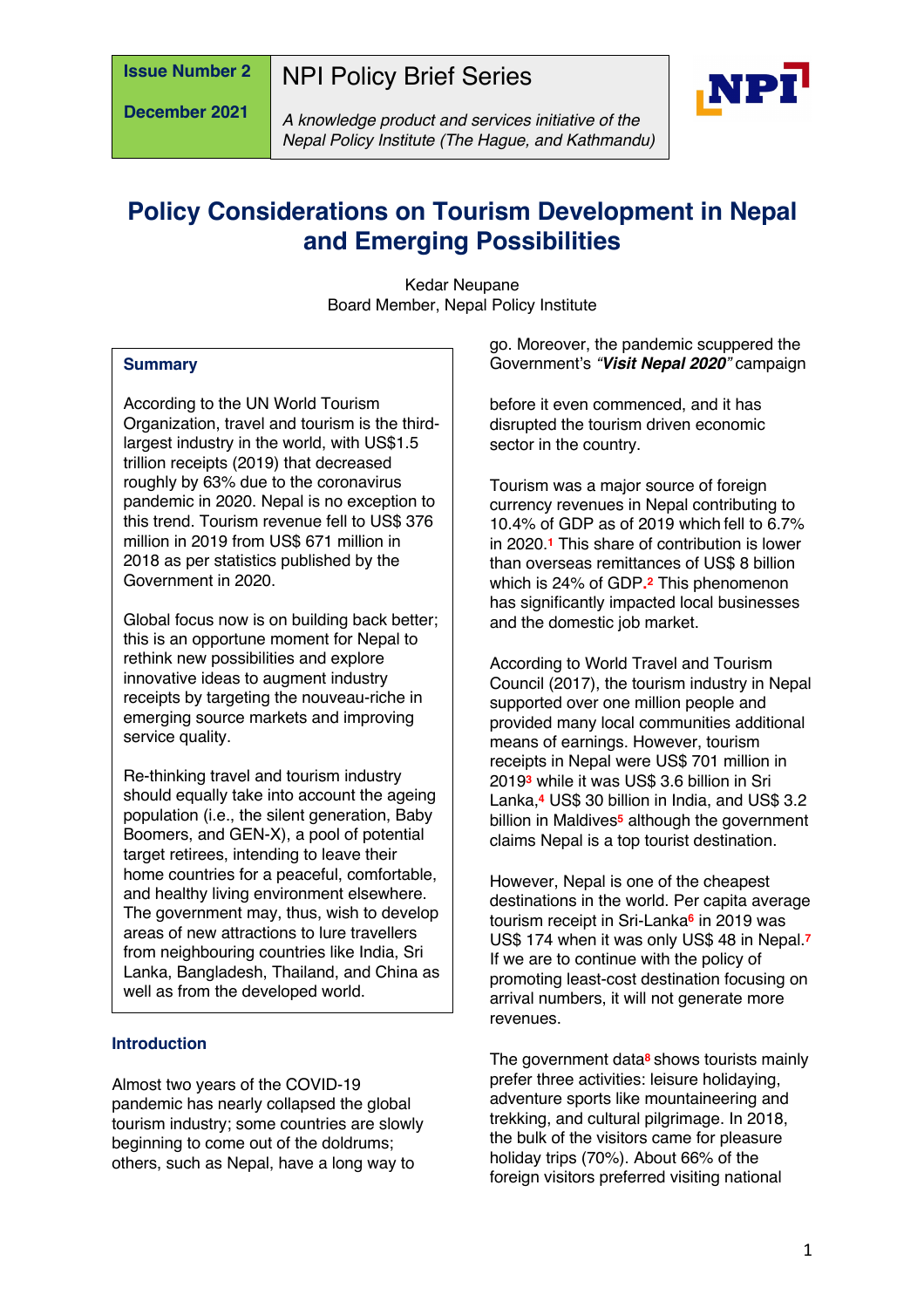# NPI Policy Brief Series

**December 2021**



*A knowledge product and services initiative of the Nepal Policy Institute (The Hague, and Kathmandu)*

parks and conservations sites, while 2.4% chose trekking (with the highest number heading to Humla), and about 32% of the visitors to pilgrimage sites. The top six source markets were India (17%), China (13%), USA (8%), Sri Lanka (6), United Kingdom (5), and Thailand (4%). On average about two to three percent each from Australia, South Korea, Germany, France, and Japan visited Nepal.

A new trend was noted as more visitors were from Myanmar (4%), followed by Malaysia and Bangladesh comprising of two percent each, showing promising new emerging source markets. Among the visitors 53% were male and 31% were from the 31-45 age group.

Tourist arrivals during 2016 -2019 period reached an average of one million except in 2015 when Nepal experienced a major earthquake, with three successive high magnitude aftershocks,**<sup>9</sup>** the arrivals figure fell to 465,000. The peak recorded was in 2018 and 2019 nearing 1.2 million arrivals. This could rise upward if arrivals can be sourced from the emerging source markets.

Mountaineering is a popular sport in North America and Europe, and most climbers are<sup>10</sup> from the United Kingdom, France, the United States, Germany, Spain, Switzerland, Russia, Austria, Italy, Poland, Norway, Netherlands, and Canada. But the numbers are not high.11

Mountaineering expeditions from Australia, China, Japan, India, and South Korea also dominated the numbers originating from Asian countries. Principal destinations, as always, have remained the Everest, Amadablam, and Manaslu.

For the government's objective of increasing tourist arrivals and generating additional receipts, travel and tourism policy rethinking is required to attract visitors from emerging source markets while alluring nouveau riches, leisure-seeking holidaying visitors

and business travellers from prime source marketing areas.

#### *Policy Options*

Tourist arrivals data**<sup>12</sup>** of the past decades show that visitors from European countries, North America and Australia have largely unchanged while arrivals from emerging source markets Thailand, Myanmar, Malaysia, Sri Lanka, South Korea, and Bangladesh have increased. Tourism promotion in these source market countries could be beneficial than mere focus on traditional markets which have not contributed to higher number of arrivals.<sup>13</sup> But again, most Asian visitors might not be enthusiastic about mountaineering expedition and adventure trekking with exception of limited interests from India, China, and South-Korea.

Apart from generating multiplier economic effects, tourism could also become an important venue for the promotion of community's history, culture, and religious traditions. If this sector is better organized focusing on the qualitative aspects of the industry,**<sup>14</sup>** it could foster better understanding between people of different identities and regions and develop awareness and respect for each other's cultures, traditions, and heritage. Tourism would positively impact on economic and social aspects of community contributing to sustainable development through societal harmony while enriching cross-cultural understanding. The Government of Nepal should prioritize tourism development strategies with fresh lenses.

Nepal is blessed with a mosaic of multicultural local traditions, rich attractions, and cultural heritage beyond having some of the world's highest mountains. Nepal has stunningly beautiful and unparalleled landscape in a natural setting of low rising hills to medium to high Himalayan range. However, this potential has not been fully explored and developed due to restrictions on foreign direct investments (FDI) for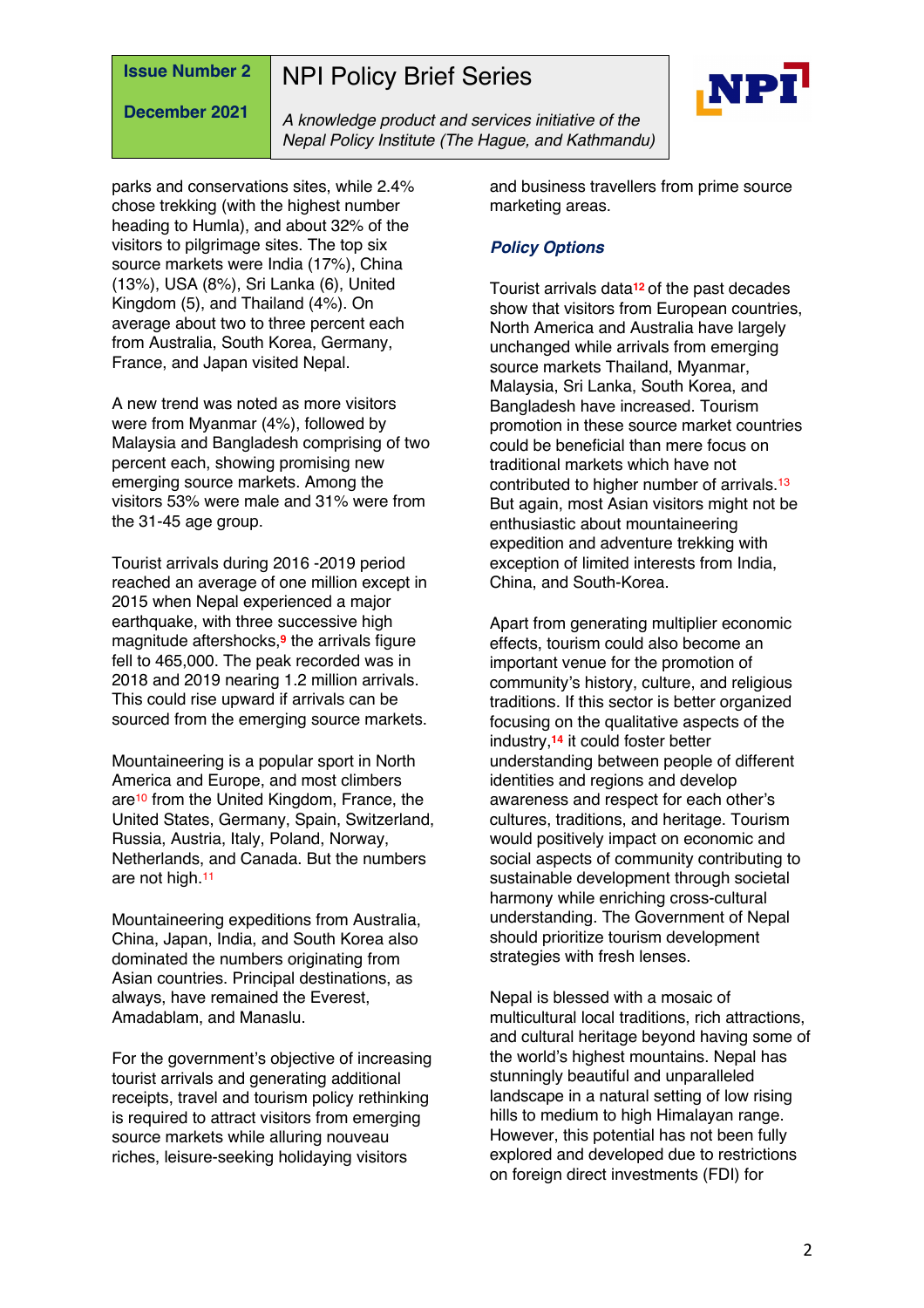# NPI Policy Brief Series

**December 2021**

*A knowledge product and services initiative of the Nepal Policy Institute (The Hague, and Kathmandu)*

development of world class travel destinations for high spending business and leisure-seeking travellers, like in other ASEAN countries. The restrictions on FDI should be removed for development of historical locations and other recreational facilities for inviting high spending visitors, including development of retirement villages for pensioners and those who may aspire retirement life in peaceful and serene natural environment at the foothills of majestic Himalayas.

Nepal's traditional tourism interest continues to focus on adventure tourism with mountaineering expeditions and trekking. The Government data**<sup>15</sup>** show this emphasis has neither delivered high numbers of visitor nor increased foreign currency incomes. On the contrary, excessive reliance on mountaineering expeditions and adventure promotion has resulted in adverse perception emanating from the worldwide television images of amateur travellers clogging the Mt Everest trail during the 2019 season. This has not only produced a negative perception about government's environmental priority, but also demonstrated shortcomings in organizational and management skills within the industry. Rethinking policies to change this are necessary.

A significant part of the modern history of Nepal is linked with Kathmandu Valley which is endowed with a rich tradition and heritage. According to research findings Kathmandu Valley lies on alluvial soil, which is highly susceptible liquefaction,<sup>16</sup> making the valley like a floating ship on high sea and exposing the national capital to disastrous future earthquakes. In addition to preventing the possibility of colossal human tragedy, this situation warrants preservation of crafts, culture, arts, traditions, temples, and stupas which are gradually disappearing under rising clouds of unfettered modernization and urbanization of the valley. Serious consideration should be given by the Government for exclusive development of the valley into a prime travel destination by

restoring its historical and architectural glory. However, to turn Kathmandu Valley into a world class tourism destination, it must first consider shifting the national capital Kathmandu out of the valley to a stable site. India, Pakistan, USA, Brazil, Canada, Egypt, Indonesia, and Myanmar have all done so for various reasons.

#### *Policy Recommendations*

The Government of Nepal should consider a combination of the following policies through a comprehensive tourism masterplan:

- 1. Study the feasibility of **relocating the national capital** away from Kathmandu Valley to another suitable new location.
- 2. **Develop pilgrimage and national heritage sites**, national parks, and conservation areas, with due consideration to preservation of environment and eco-systems to attract high spending visitors.
- 3. Develop Nepal as a world class **retirement destination** in collaboration with international entrepreneurs to attract people over 50+ years and who are financially self-sufficient.
- 4. Finally, consideration could be given to the theme of **"Reinventing Oriental Cultural and Spiritual Circuit**" incorporating pilgrimage sites that are linked with the spirit of Nepal's diverse cultures and traditions stretching from Janakpur Dham, to Devdaha, to Kapilavastu, to Siddharthanagar, to Lumbini, to Doleshwor Mahadeva temple, and to Pashupatinath temple for spiritual enlightenment of visitors, from Asian countries and beyond. This travel circuit could be enlarged by incorporating additional sites such as Ayodhya and Sarnath, to Bodhgaya in Northern India.

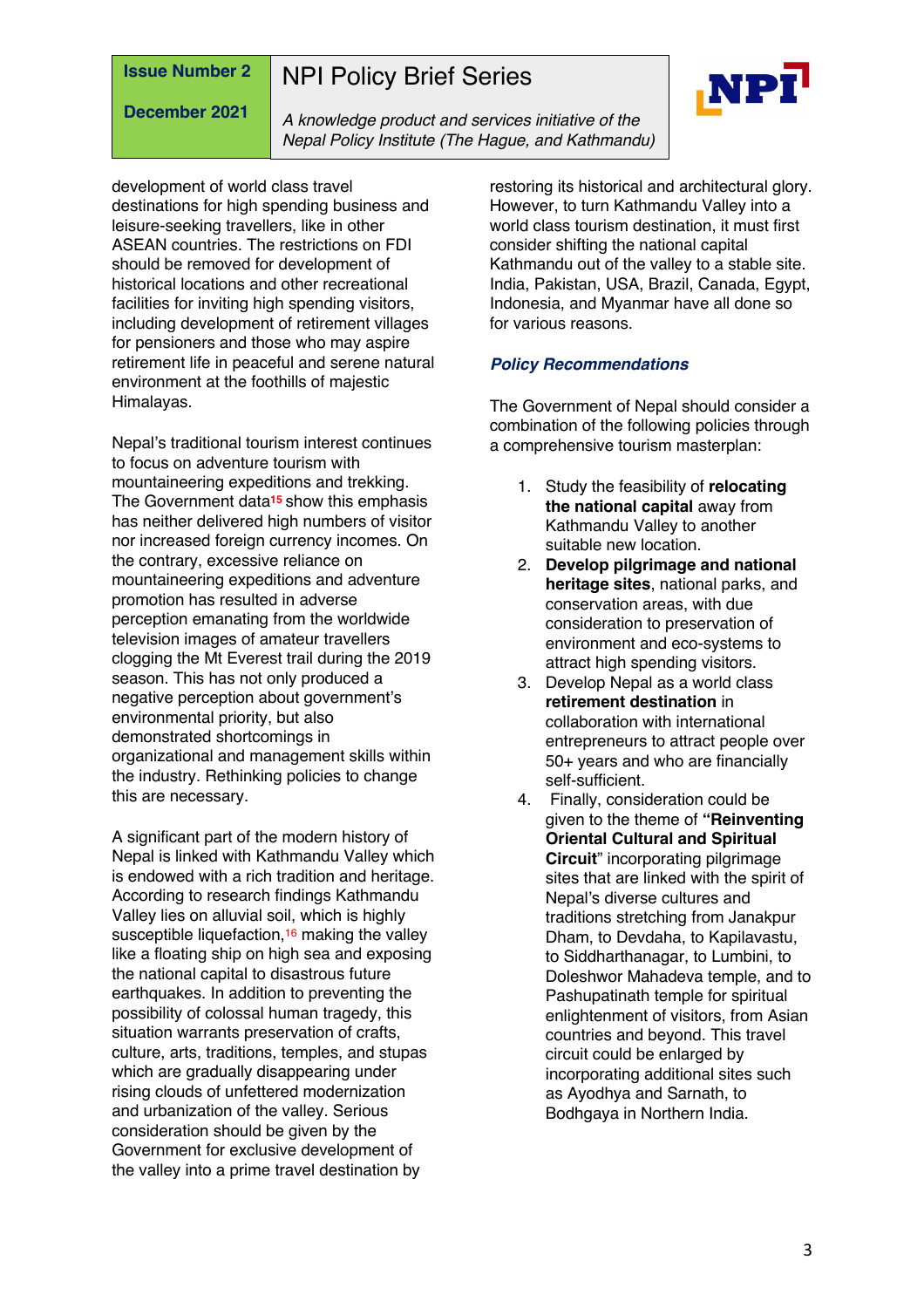**December 2021**

NPI Policy Brief Series

*A knowledge product and services initiative of the Nepal Policy Institute (The Hague, and Kathmandu)*



#### **Conclusion**

Nepal remains a desirable travel destination also for tourists from non-SAARC<sup>1</sup> countries. but the challenge will be to organize and manage the industry sustainably with consideration for protection of environment, preservation of eco-systems, and economic growth.

Economic growth in Asian countries is gradually changing traveller profiles and trending.17 It is unlikely that mountaineering expeditions and trekking alone will deliver increased revenues as more visitors from Asia showed leisure holidaying interests at locations shrouded with pristine natural surroundings of national parks, conservation locales, and other intriguing historical, religious, and inspiring cultural heritage sites.

The government would want to explore innovative initiatives attracting visitors from large source markets, like China, India, Thailand, Malaysia, and South Korea. The travel and tourism sector is a very competitive industry in international markets requiring rethinking combined with aggressive market strategy, creativity, and quality services delivery.

With the revival of economies and improvement in public health services the pace of the tourism industry will pick up, albeit slowly and differently in the post-COVID-19 era of the new normal in global travel environment. Development of travel and tourism market must be in focus, as the governments around the world embark on resuscitating the industry.

Opportunities abound but the tourism industry must remain zoomed over the horizon on how to motivate and attract inbound travellers realistically and earn additional revenues. If the government is unable to reorganize its narratives on industry's revival beyond traditional source markets, by only promoting Nepal as a cheap tourism destination, it will fail to achieve its primary target of generating increased revenues. It must, therefore, explore other possible avenues and new market sources for sustainable growth of the industry, including high-paying visitors and quality tourism.

#### **References:**

- World Travel and Tourism Council. 2017. *Travel and Tourism: Economic Impact Nepal*. Retrieved from https://www.wttc.org/- /media/files/reports/economic-impactresearch/archived/countries-2017 old/nepal2017.pdf
- Government of Nepal, Ministry of Culture, Tourism & Civil Aviation, Singha Durbar. 2018, 2020. *Nepal Tourism Statistics 2018 and 2019*, Kathmandu.

*Editor's note and disclaimer: this is an updated and revised version of a commentary previously published in April 2020, site/address: http://www.astajausa.org/wpcontent/uploads/2020/04/Asta-Ja-Policy-Briefs-Volume-2-Issue-1.pdf.*

#### **Footnotes:**

- 1. World Travel & Tourism Council. 2021. *Annual Research: Key Highlights.* (www.wttc.org/Research-Impact)
- 2. World Bank Data, (www.Data.Borldbank.org/indicator/BX.TRF.PWKR.GD.ZS?view=chart)

<sup>1</sup> South Asian Association for Regional Cooperation.